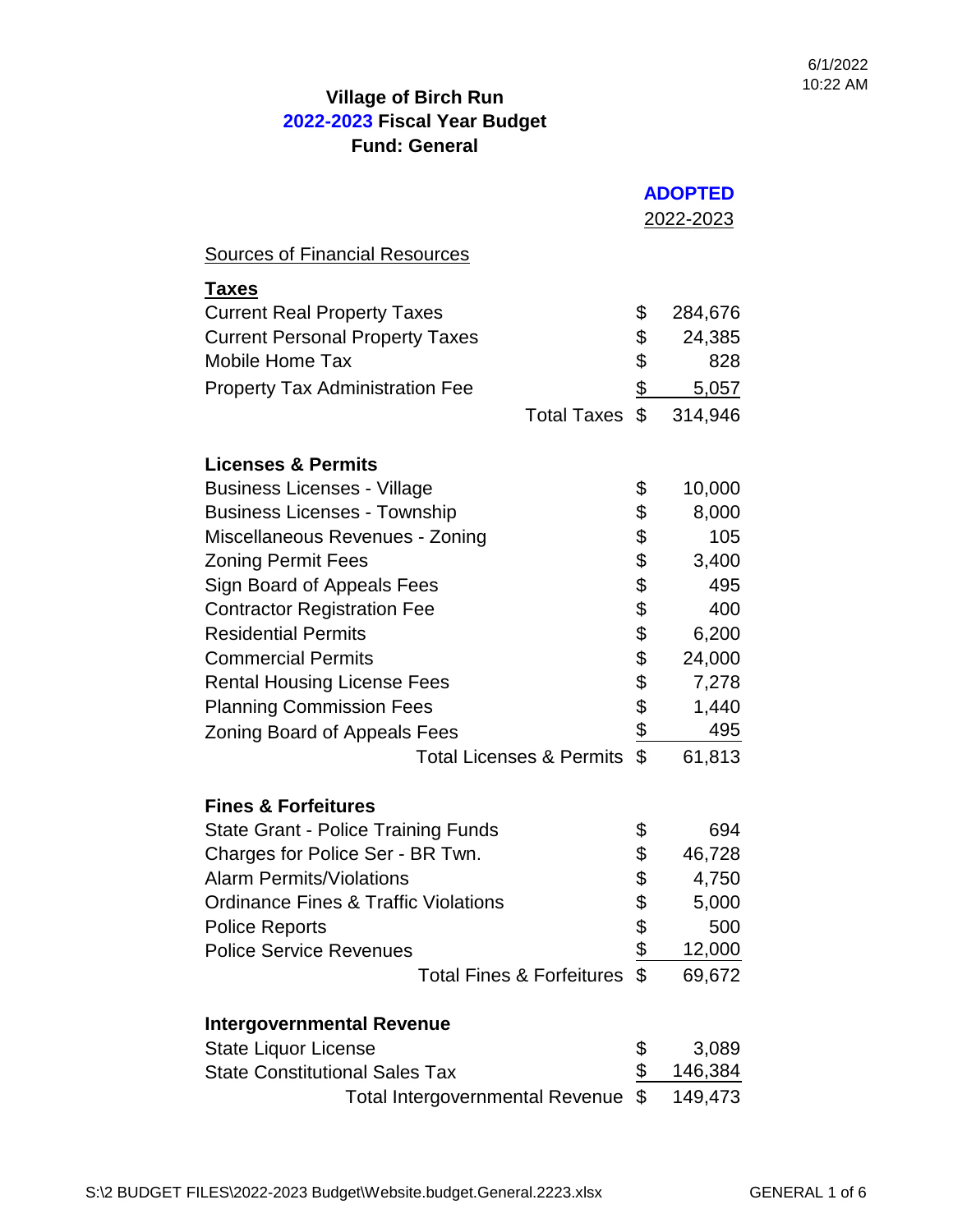|                                          | <b>ADOPTED</b> |                  |
|------------------------------------------|----------------|------------------|
|                                          |                | <u>2022-2023</u> |
| <b>Miscellaneous Revenues</b>            |                |                  |
| <b>Refuse Revenue</b>                    | \$             | 60,010           |
| Interest & Dividends                     |                | 400              |
| Equipment Usage - Maintenance            |                | 23,000           |
| <b>Total Miscellaneous Revenue</b>       | \$199          | 83,410           |
| <b>Operating Transfers</b>               |                |                  |
| Transfer In - DDA                        | \$             | 145,624          |
| Transfer In - Sewer                      |                | 25,000           |
| <b>Transfer In -Water</b>                | $\frac{6}{6}$  | 25,000           |
| <b>Total Operating Revenues</b>          | \$             | 195,624          |
| Use of Fund Balance - 2022 Police Tahoe  | \$             | 41,000           |
| <b>Total Revenue</b>                     | \$             | 915,938          |
| Uses Of Financial Resources:             |                |                  |
|                                          |                |                  |
| <b>Governing Body</b>                    |                |                  |
| <b>Council Salaries</b>                  | \$             | 1,088            |
| <b>Council Worker's Compensation</b>     | \$<br>\$       | 2                |
| <b>Employer Taxes</b>                    |                | 83               |
| <b>Council Community Promotions</b>      | \$             | <u>1,600</u>     |
| <b>Total Governing Body</b>              | \$             | 2,773            |
| <b>General Office</b>                    |                |                  |
| Salary/Wages                             | \$             | 20,563           |
| <b>Fringe Benefits</b>                   | \$             | 6,149            |
| <b>Worker's Compensation</b>             | \$             | 78               |
| <b>Employer Taxes</b>                    | \$             | 1,573            |
| <b>Office Supplies</b>                   | \$             | 500              |
| Postage                                  | \$             | 200              |
| Dues, Membership, Subscriptions          | \$             | 464              |
| <b>COVID-19 Supplies &amp; Equipment</b> | \$<br>\$       | 150              |
| <b>Contractual/Professional Services</b> |                | 4,982            |
| Legal fees                               |                | 1,200            |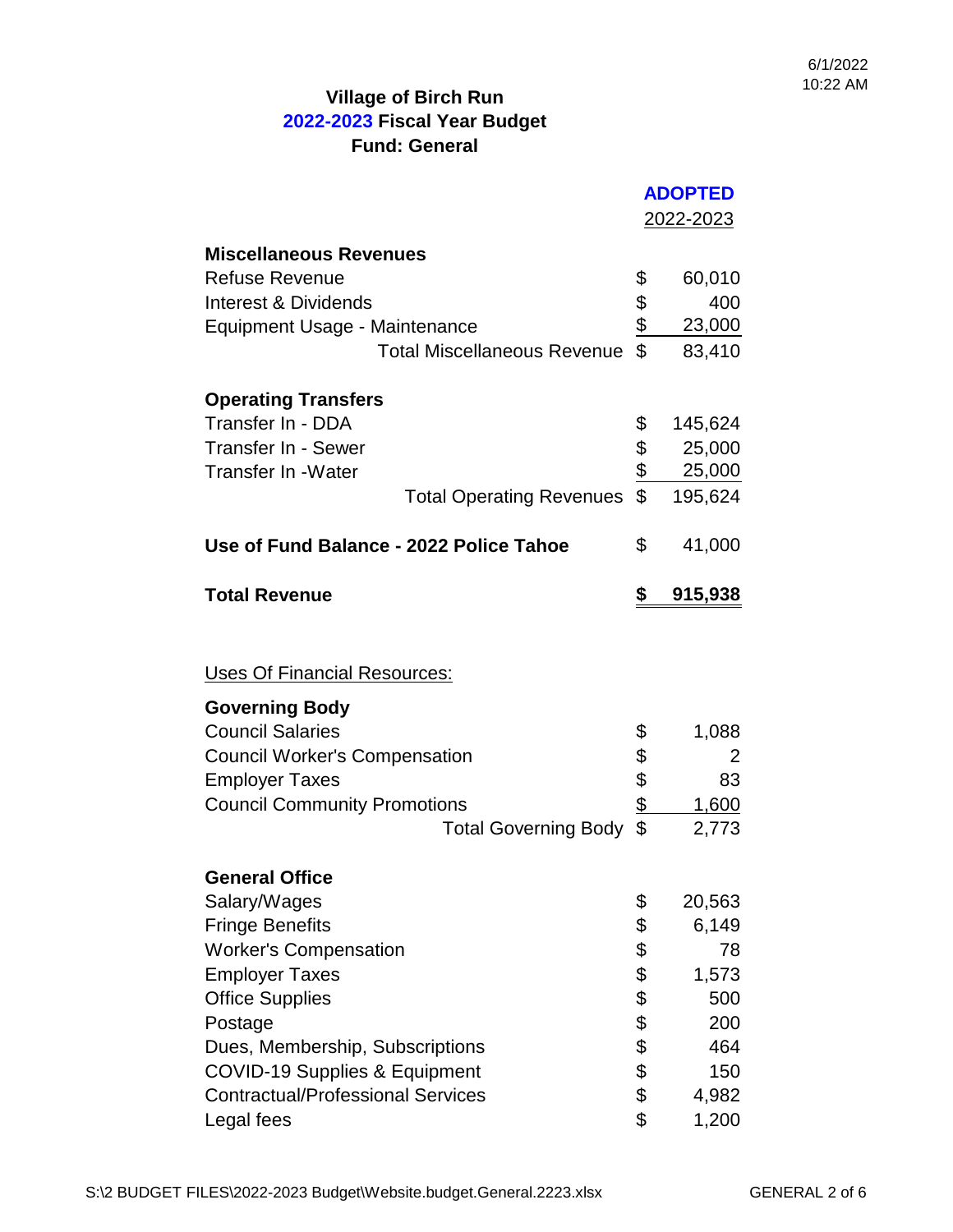|                                          | <b>ADOPTED</b> |           |
|------------------------------------------|----------------|-----------|
|                                          |                | 2022-2023 |
| Insurance - Property & Liability         | \$             | 6,147     |
| Furniture, Fixtures & Equipment          | \$             | 1,313     |
| Telephone                                | \$             | 438       |
| <b>Travel &amp; Training</b>             | \$             | 250       |
| Mileage                                  |                | 190       |
| Printing & Publishing                    |                | 360       |
| <b>Utilities</b>                         | \$\$\$\$       | 2,700     |
| <b>Total General Office</b>              |                | 47,257    |
| <b>Public Safety Control</b>             |                |           |
| Salary/Wages                             | \$             | 397,888   |
| <b>Fringe Benefits</b>                   | \$             | 91,613    |
| <b>Worker Compensation</b>               | \$             | 8,737     |
| <b>Employer Taxes</b>                    | \$             | 29,566    |
| <b>Office Supplies</b>                   | \$             | 800       |
| Postage                                  | \$             | 200       |
| Membership, Dues, Subscriptions          | \$             | 564       |
| <b>COVID-19 Supplies &amp; Equipment</b> | \$             | 500       |
| <b>Contractual/Professional Services</b> | \$             | 9,727     |
| Legal fees                               | \$             | 6,960     |
| Insurance - Property & Liability         | \$             | 15,816    |
| Uniforms & Accessories                   | \$             | 1,500     |
| <b>Uniform Cleaning</b>                  | \$             | 750       |
| Furniture, Fixtures & Equipment          | \$             | 1,446     |
| <b>Vehicle Expenses</b>                  | \$             | 6,492     |
| <b>Vehicle Replacement</b>               | \$             | 41,000    |
| <b>Fuel Expense</b>                      | \$             | 18,200    |
| Telephone                                | \$             | 4,596     |
| <b>Travel &amp; Training</b>             | \$             | 3,000     |
| <b>SOM-MJTF Training Funds</b>           | \$             | 694       |
| Mileage                                  | \$             | 300       |
| Printing & Publishing                    | \$             | 200       |
| <b>Employee Reimbursement</b>            | \$             | 1,500     |
| <b>Utilities</b>                         | $\frac{6}{6}$  | 2,700     |
| <b>Capital Outlay</b>                    |                | 30,300    |
| <b>Total Public Safety Control</b>       | \$             | 675,050   |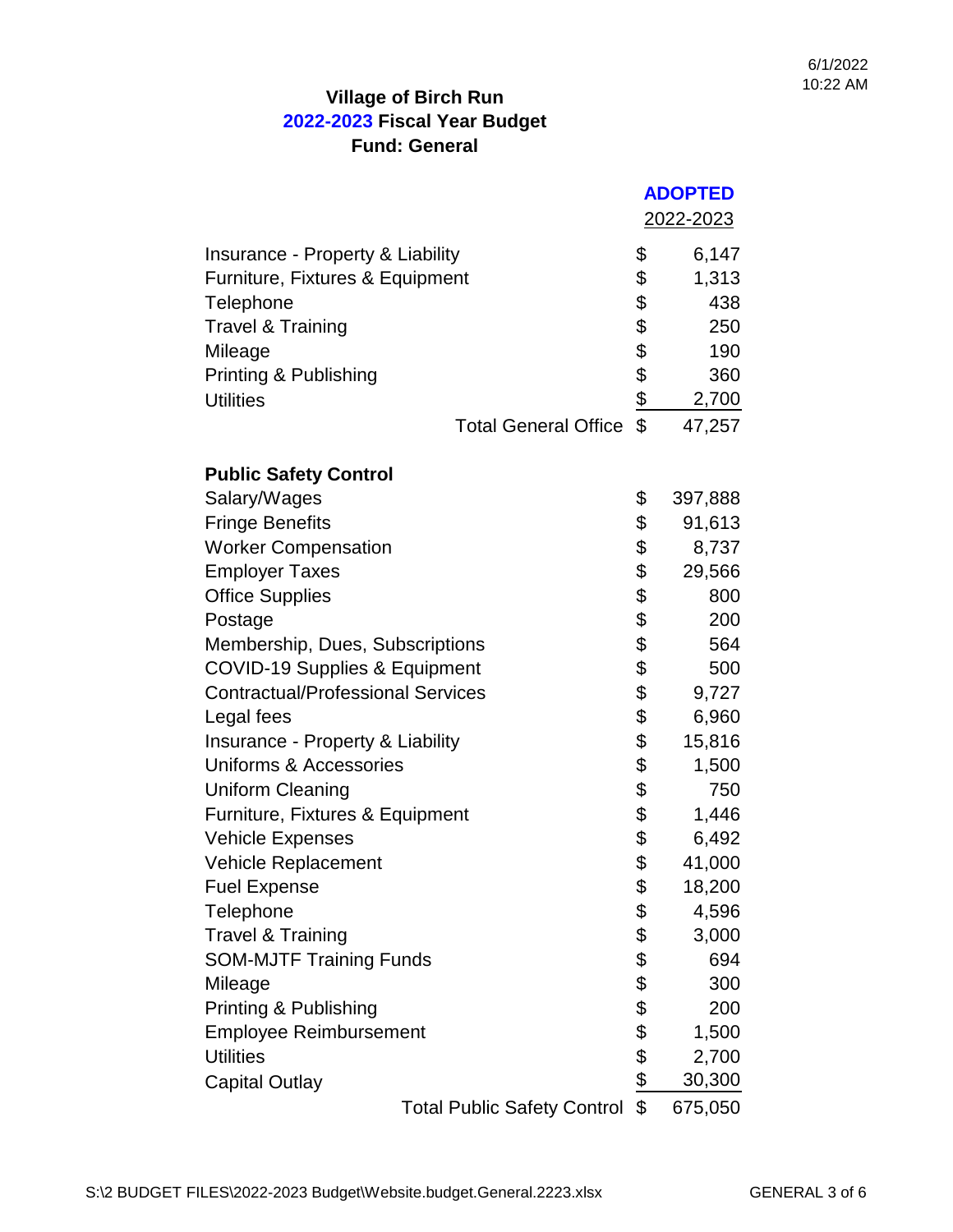|                                               | <b>ADOPTED</b> |           |
|-----------------------------------------------|----------------|-----------|
|                                               |                | 2022-2023 |
| <b>Building Department / Inspectors</b>       |                |           |
| Salary/Wages                                  | \$             | 35,250    |
| <b>Fringe Benefits</b>                        | \$             | 20,115    |
| <b>Worker Compensation</b>                    | \$             | 214       |
| <b>Employer Taxes</b>                         | \$             | 2,697     |
| <b>Office Supplies</b>                        | \$             | 100       |
| Postage                                       | \$             | 100       |
| Dues, Membership & Subscriptions              | \$             | 525       |
| <b>COVID-19 Supplies &amp; Equipment</b>      | \$             | 125       |
| <b>Contractual/Professional Services</b>      | \$             | 9,985     |
| Legal fees                                    | \$             | 640       |
| Insurance - Property & Liability              | \$             | 2,821     |
| Furniture, Fixtures & Equipment               | \$             | 250       |
| <b>Resource Material</b>                      | \$             | 500       |
| Telephone                                     |                | 531       |
| <b>Travel &amp; Training</b>                  |                | 400       |
| Mileage                                       |                | 50        |
| Printing & Publishing                         |                | 100       |
| <b>Capital Outlay</b>                         | 88888          | 13,275    |
| <b>Total Building Department / Inspectors</b> | \$             | 87,677    |
| <b>Zoning Department</b>                      |                |           |
| Salary/Wages                                  | \$             | 11,555    |
| <b>Fringe Benefits</b>                        | \$             | 5,857     |
| <b>Worker Compensation</b>                    | \$             | 64        |
| <b>Employer Taxes</b>                         | \$             | 884       |
| <b>Office Supplies</b>                        | \$             | 100       |
| Postage                                       | \$             | 300       |
| Dues, Membership & Subscriptions              | \$             | 14        |
| <b>Contractual/Professional Services</b>      | \$             | 899       |
| Legal fees                                    | \$             | 160       |
| Insurance - Property & Liability              | \$             | 1,522     |
| Furniture, Fixtures & Equipment               | \$             | 363       |
| <b>Resource Material</b>                      | \$             | 100       |
| Telephone                                     | \$             | 81        |
| Printing & Publishing                         | \$             | 260       |
| Miscellaneous Expenses                        | \$             | 8,000     |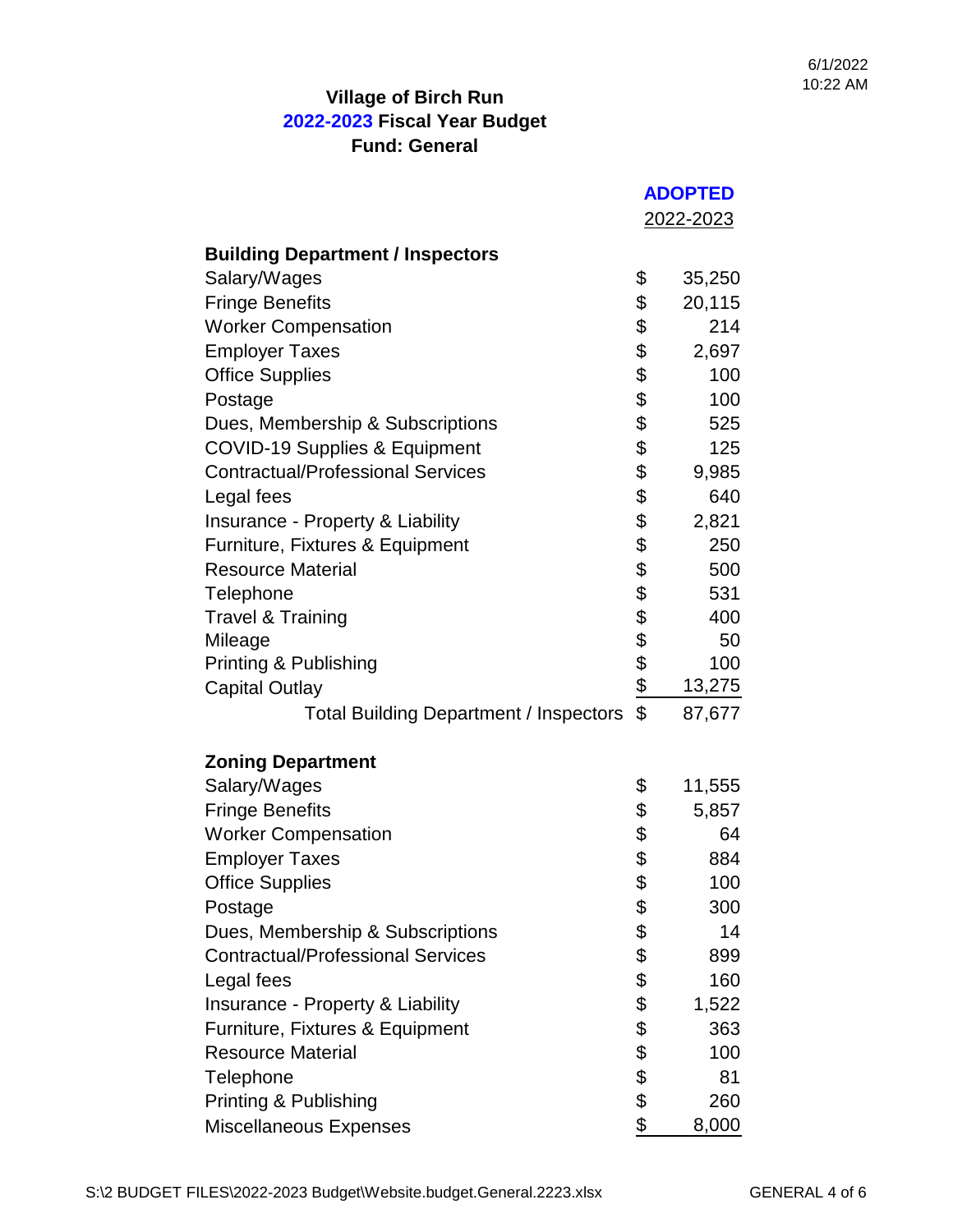|                                          | <b>ADOPTED</b>   |        |
|------------------------------------------|------------------|--------|
|                                          | <u>2022-2023</u> |        |
| Total Zoning Department: \$              |                  | 30,159 |
|                                          |                  |        |
| <b>Planning Commission</b>               |                  |        |
| <b>Planning Commission Salary</b>        | \$               | 1,440  |
| <b>Fringe Benefits</b>                   |                  | 10     |
| <b>Employer Taxes</b>                    | $\frac{6}{3}$    | 110    |
| <b>Total Planning Commission</b>         |                  | 1,560  |
| <b>Zoning Board of Appeals</b>           |                  |        |
| <b>ZBA Salary &amp; Wages</b>            | \$               | 520    |
| <b>ZBA Worker's Compensation</b>         |                  | 3      |
| <b>ZBA Employer Taxes</b>                |                  | 40     |
| <b>Total Zoning Board of Appeals</b>     | \$199            | 563    |
|                                          |                  |        |
| <b>Department of Public Works</b>        |                  |        |
| Salary/Wages                             | \$               | 9,811  |
| <b>Fringe Benefits</b>                   | \$               | 2,239  |
| <b>Worker's Compensation</b>             | \$               | 338    |
| <b>Employer Taxes</b>                    | \$               | 709    |
| <b>Office Supplies</b>                   | \$               | 200    |
| Postage                                  | \$               | 100    |
| <b>Building Maintenance</b>              | \$               | 3,000  |
| Supplies & Materials                     | \$               | 1,500  |
| <b>Salt Purchase</b>                     | \$               | 3,821  |
| Dues Memberships and Subscriptions       | \$               | 69     |
| <b>COVID-19 Supplies &amp; Equipment</b> | \$               | 300    |
| <b>Contractual/Professional Services</b> | \$               | 4,644  |
| Insurance - Property & Liability         | \$               | 7,532  |
| Furniture, Fixtures & Equipment          | \$               | 313    |
| <b>Vehicle Expenses</b>                  | \$               | 10,000 |
| <b>Fuel Expense</b>                      | \$               | 18,000 |
| Telephone                                | \$               | 738    |
| Printing & Publishing                    | \$               | 600    |
| <b>Employee Reimbursement</b>            | \$               | 930    |
| <b>Utilities</b>                         | \$               | 2,700  |
| <b>Equipment Maintenance</b>             | \$               | 1,500  |
| <b>Equipment Usage</b>                   | \$               | 300    |